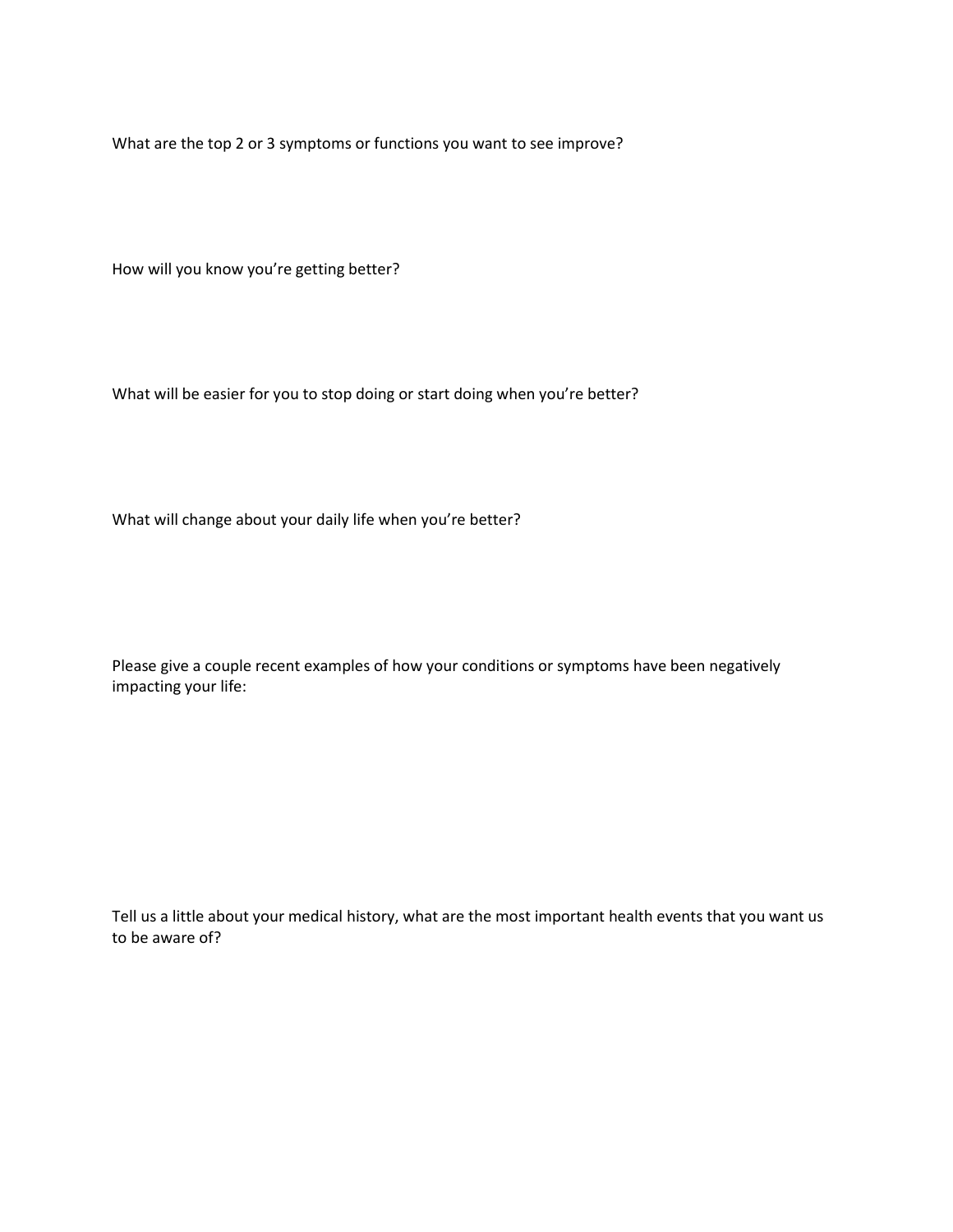## What medications are you currently taking?

Name Reason Prescribed Dose Time of Day Taking Med

Do you ever not take your meds as directed, and if so, for what reasons?

How many prescribing doctors do you currently see?

Please list any supplements you are currently taking: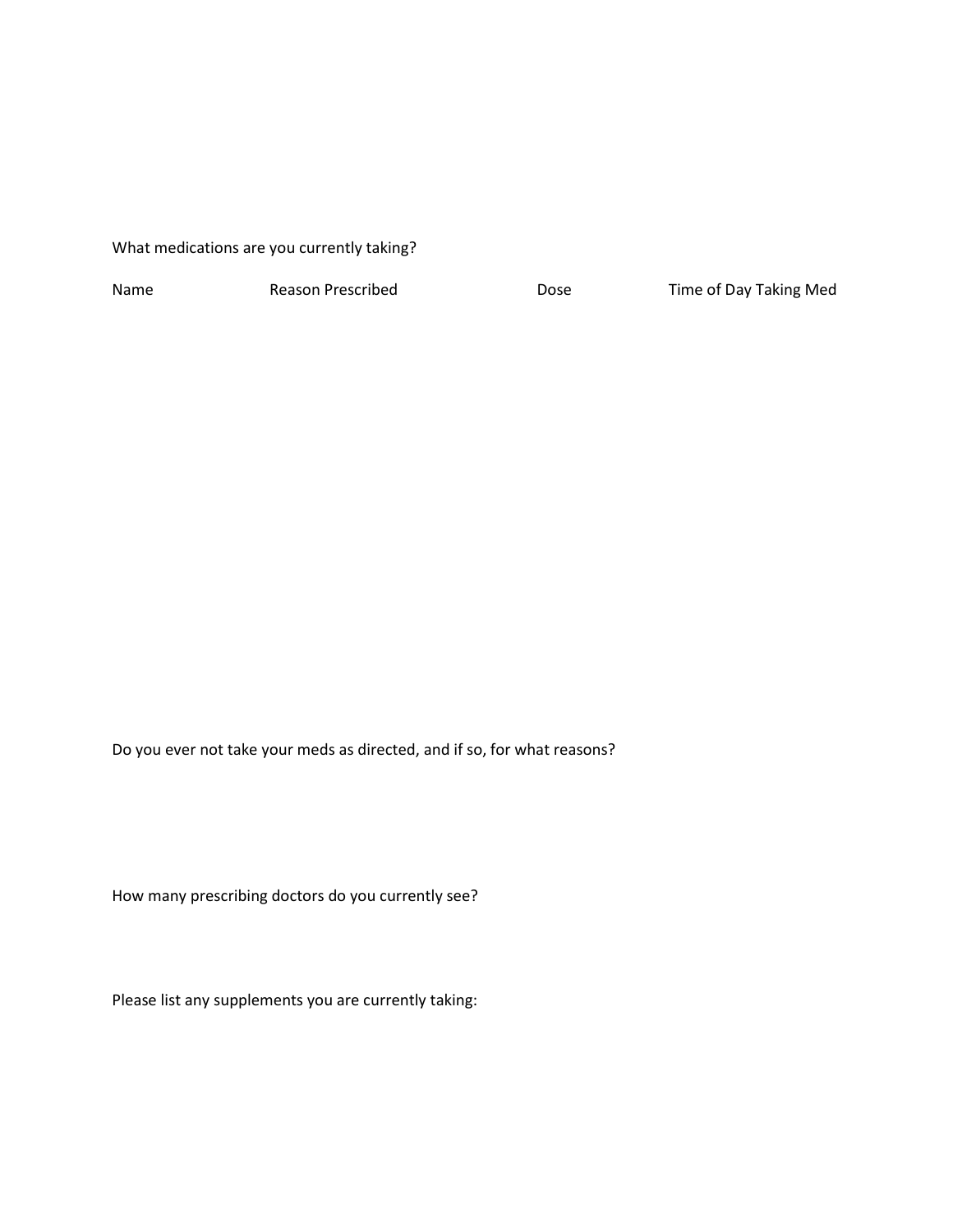Medical History:

What medical conditions or diagnoses have you had in the past and that you have currently?

What surgical operations or procedures have you had that required you to go under anesthesia?

How many times have you been prescribed antibiotics and what were they for?

Most recent antibiotic use?

Any history of the following:

diabetes kidney stones or kidney disease gallbladder problems hernias gastrointestinal concerns dental work dental infections ear infections sinus infections strep throat mononucleosis chronic colds or episodes of flu pneumonia COVID-19 Seizures or epileptiform activity observed by a neurologist Concussions Head injuries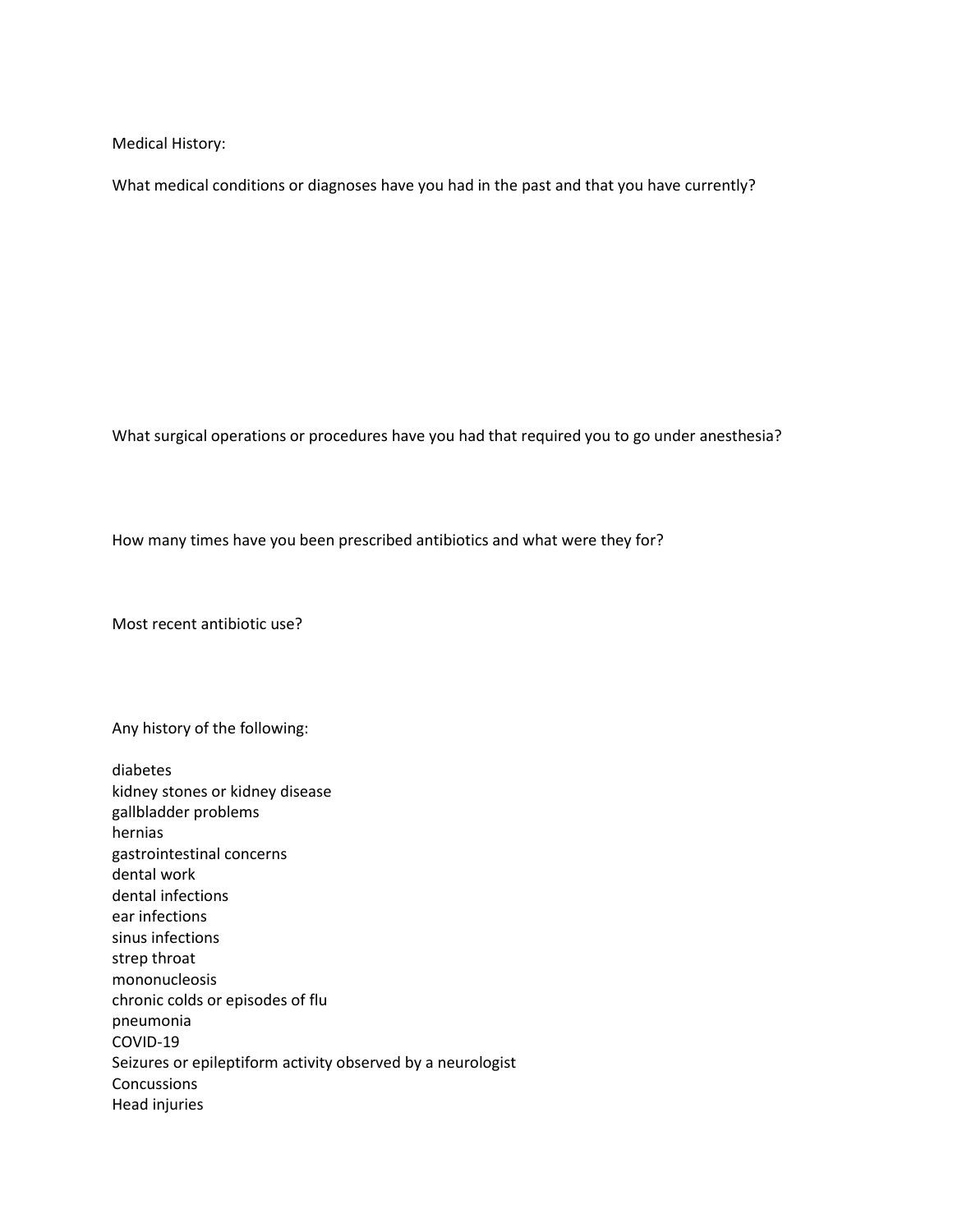Loss of consciousness Autoimmune disorders Chronic pain Cardiac conditions or disease

Any dietary restrictions or food sensitivities?

Allergies to foods, cosmetics, bath products, fragrances or cleaning products?

Seasonal allergies?

Exposure to environmental toxins such as mold, asbestos, smoke pollution, lead, etc?

Any family medical history of:

Cancer Diabetes Heart disease Neurodegenerative or autoimmune disease Early cognitive decline Alzheimer's Mental illness

Preferred ways to caffeinate? (soda, coffee, tea, chocolate, matcha, energy drinks, etc)

Preferred alcohols? (wine, beer, liquor, mixed drinks, hard seltzer, etc)

Times per week typically drink alcohol?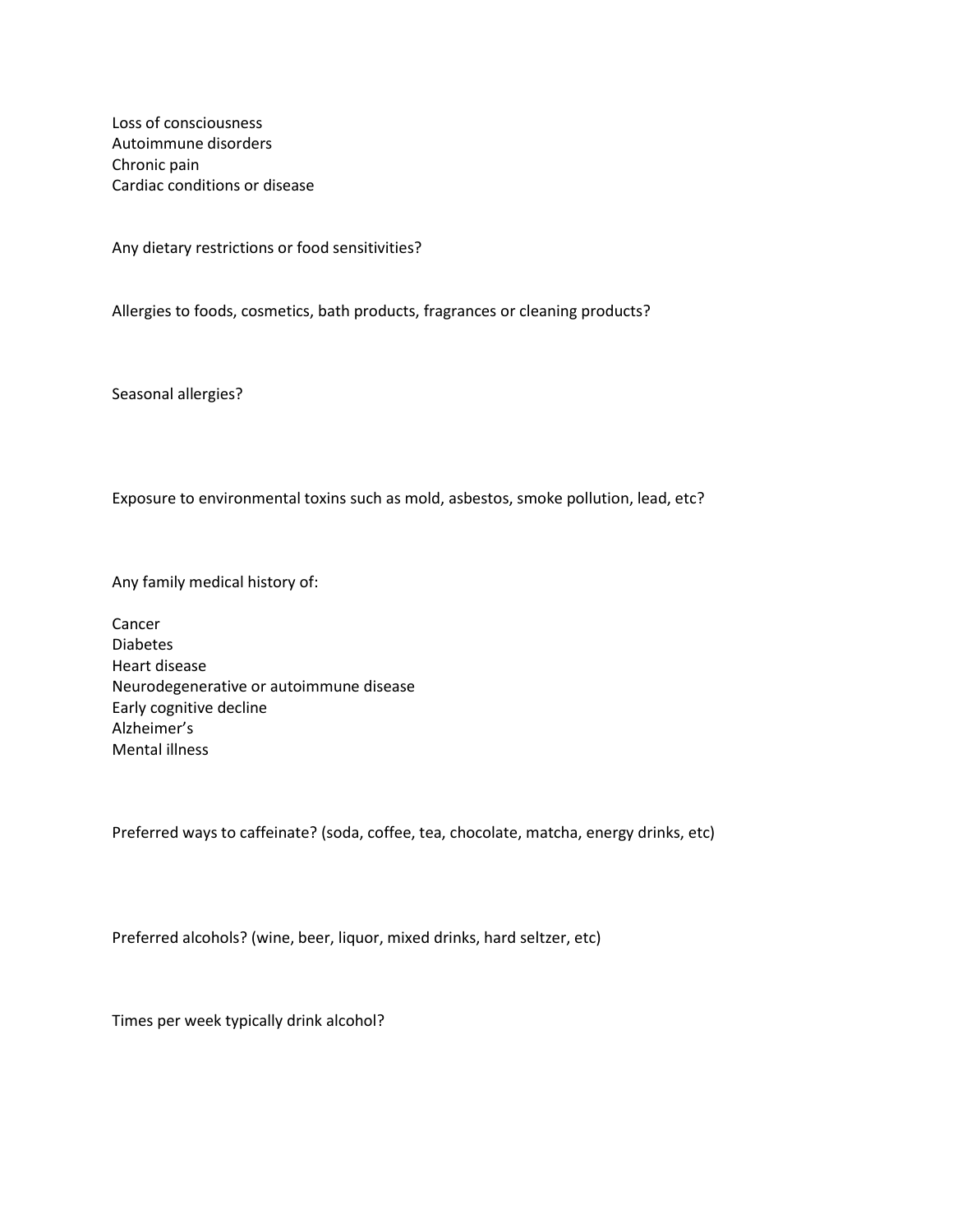Any other substance use?

Tobacco Marijuana Stimulants Psychedelics Narcotics Other substances

Describe a Typical Day:

Quality of sleep?

Food preferences?

How much water do you reliably drink?

Ways to manage stress?

Frequency of stretching or exercise?